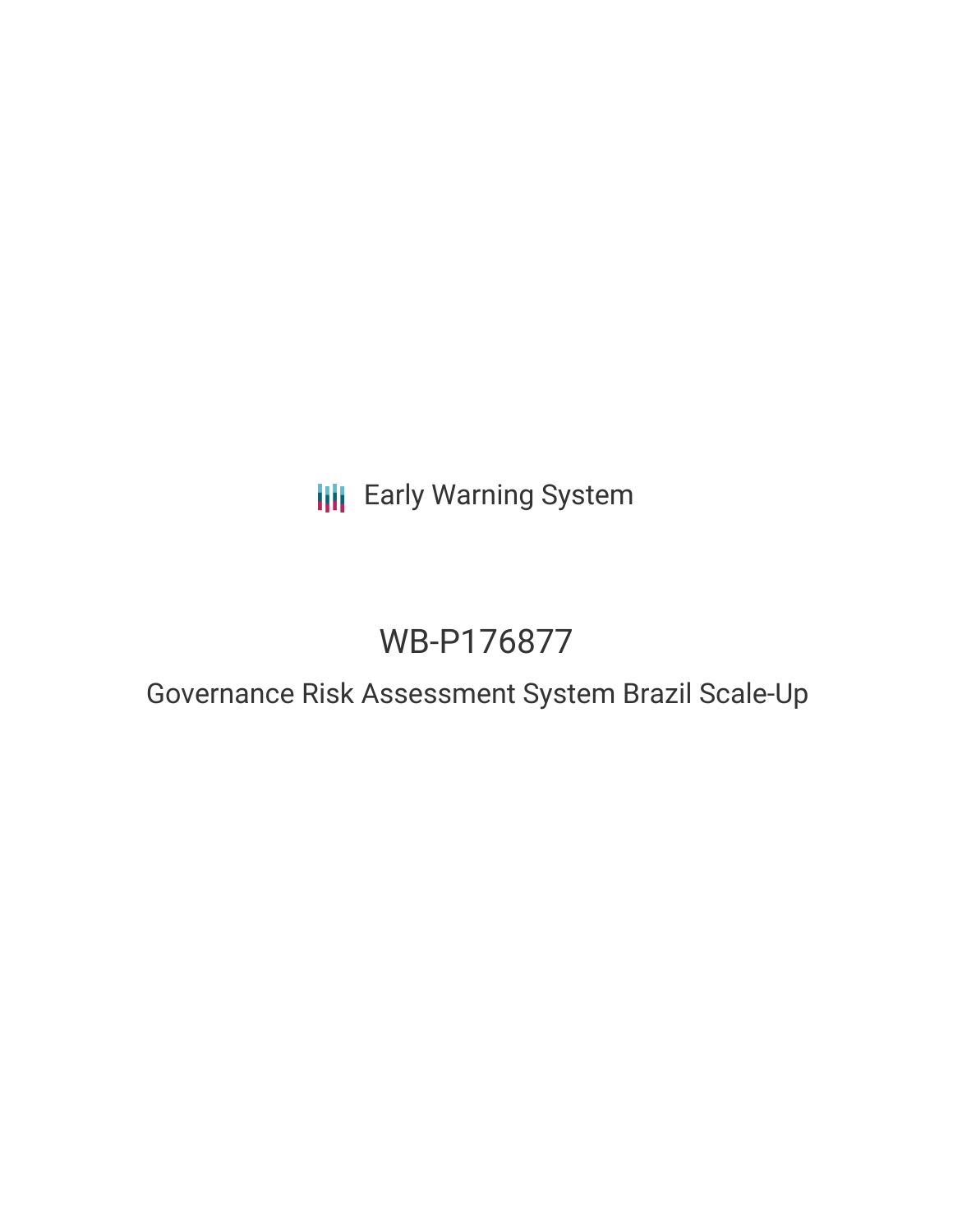

## **Quick Facts**

| <b>Countries</b>               | <b>Brazil</b>                                  |
|--------------------------------|------------------------------------------------|
| <b>Financial Institutions</b>  | World Bank (WB)                                |
| <b>Status</b>                  | Active                                         |
| <b>Bank Risk Rating</b>        | U                                              |
| <b>Voting Date</b>             | 2022-03-21                                     |
| <b>Borrower</b>                | National Council for Internal Control - CONACI |
| <b>Sectors</b>                 | Finance                                        |
| <b>Investment Type(s)</b>      | Grant                                          |
| <b>Investment Amount (USD)</b> | $$0.13$ million                                |
| <b>Project Cost (USD)</b>      | $$0.13$ million                                |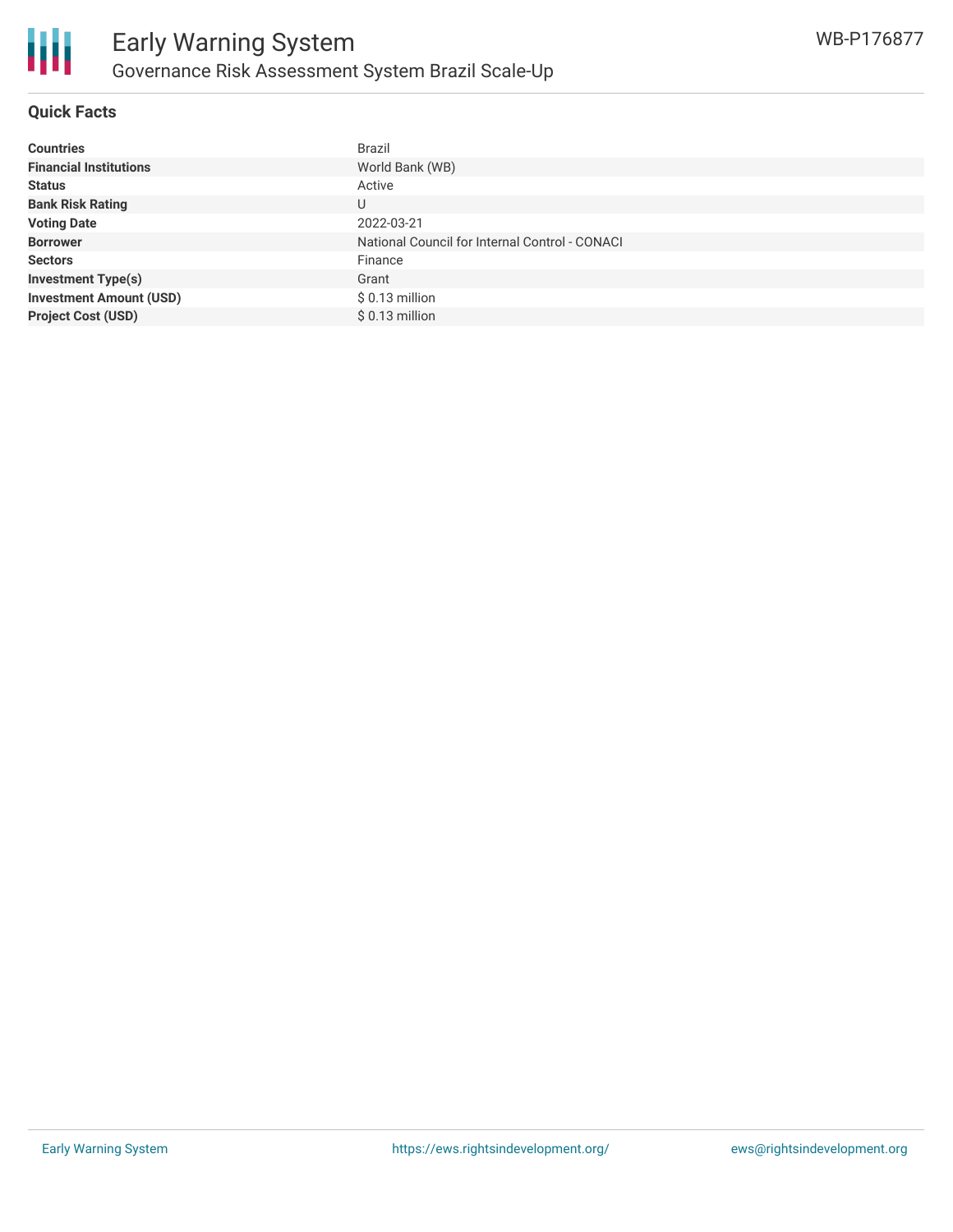

# **Project Description**

Improve the process of detecting fraud in public expenditure, identify savings and increase the effectiveness of audits using data s cience.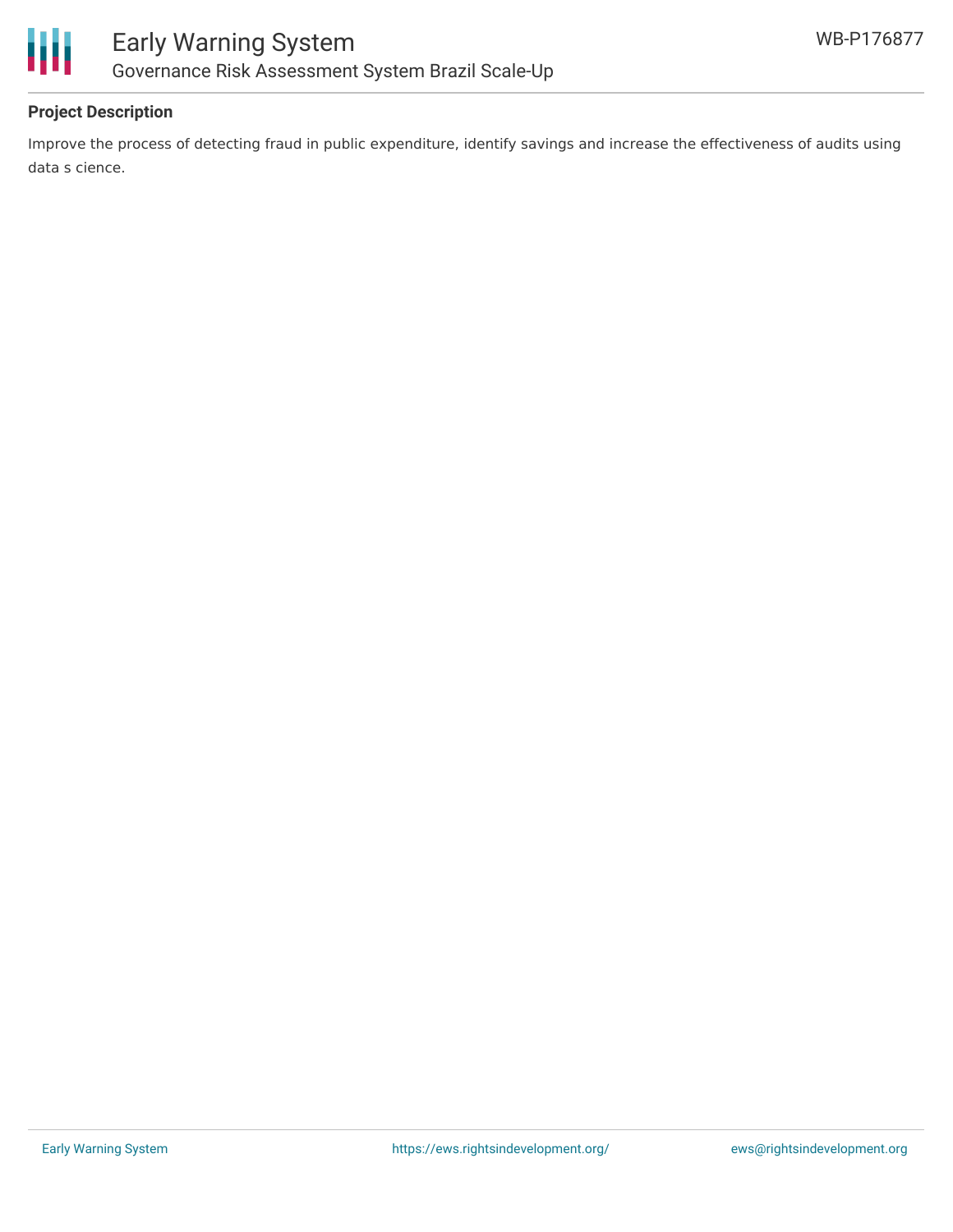

## **Investment Description**

World Bank (WB)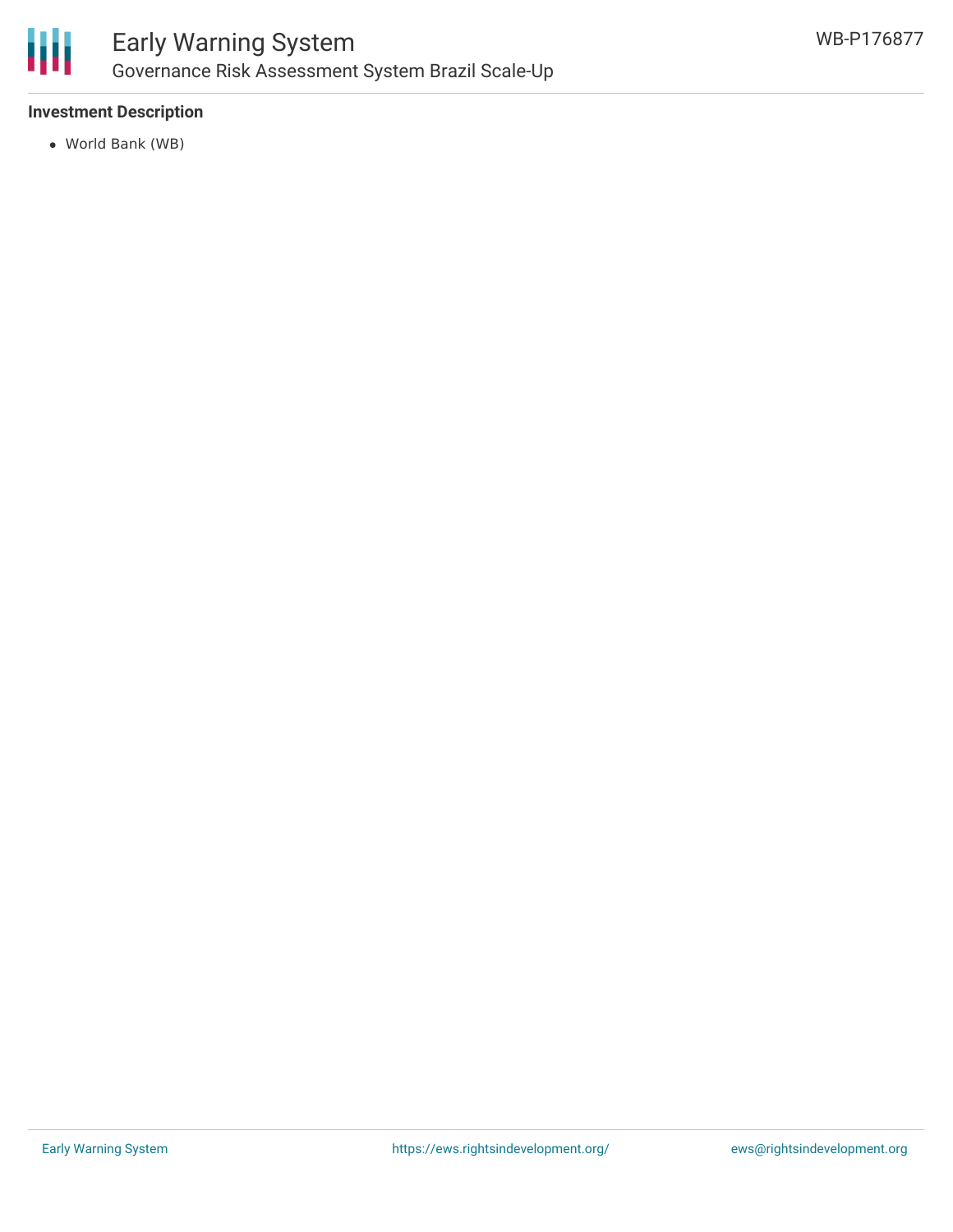

## **Contact Information**

Country Office Contacts

BRAZIL +5561 3329-1000

SCN, Qd. 2, Lt. A, Ed. Corporate Financial Center, Cj. 702/703, Brasília, DF 70712-900

#### [informacao@worldbank.org](mailto:informacao@worldbank.org )

USA +1 202 473-1000 1818 H Street NW, Washington, DC 20433

#### [informacao@worldbank.org](mailto:informacao@worldbank.org )

#### **ACCESS TO INFORMATION**

To submit an information request for project information, you will have to create an account to access the Access to Information request form. You can learn more about this process at: [https://www.worldbank.org/en/access-to](https://www.worldbank.org/en/access-to-information/request-submission)information/request-submission**.**

## **ACCOUNTABILITY MECHANISM OF THE WORLD BANK**

The World Bank Inspection Panel is the independent complaint mechanism and fact-finding body for people who believe they are likely to be, or have been, adversely affected by a World Bank-financed project. If you submit a complaint to the Inspection Panel, they may investigate to assess whether the World Bank is following its own policies and procedures for preventing harm to people or the environment. You can contact the Inspection Panel or submit a complaint by emailing [ipanel@worldbank.org.](mailto:ipanel@worldbank.org) Information on how to file a complaint and a complaint request form are available at: [https://www.inspectionpanel.org/how-to](https://www.inspectionpanel.org/how-to-file-complaint)file-complaint.